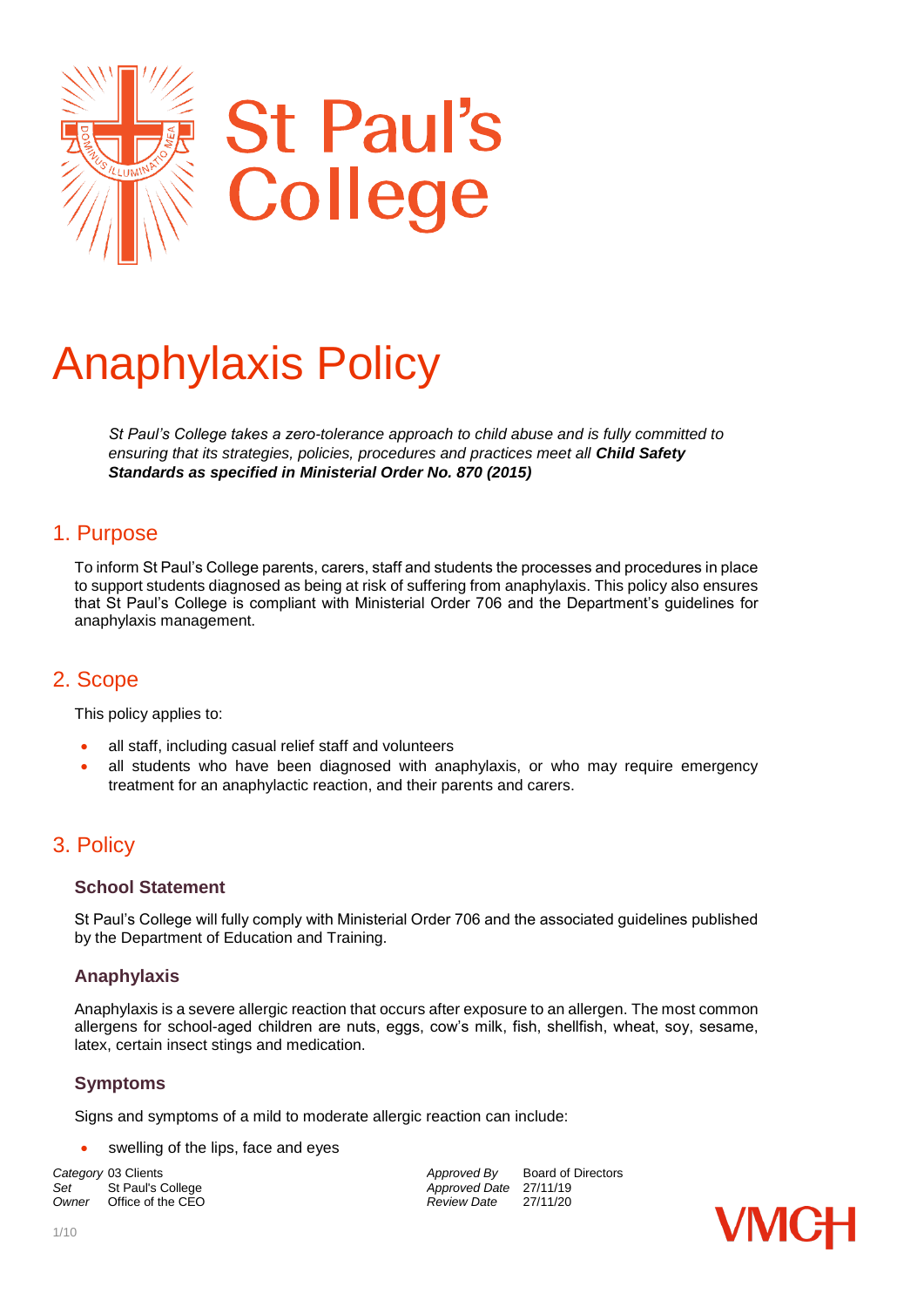- hives or welts
- tingling in the mouth.

Signs and symptoms of anaphylaxis, a severe allergic reaction, can include:

- difficult/noisy breathing
- swelling of tongue
- difficulty talking and/or hoarse voice
- wheeze or persistent cough
- persistent dizziness or collapse
- student appears pale or floppy
- abdominal pain and/or vomiting.

Symptoms usually develop within ten minutes and up to two hours after exposure to an allergen, but can appear within a few minutes.

#### **Treatment**

Adrenaline given as an injection into the muscle of the outer mid-thigh is the first aid treatment for anaphylaxis.

Individuals diagnosed as being at risk of anaphylaxis are prescribed an adrenaline autoinjector for use in an emergency. These adrenaline autoinjectors are designed so that anyone can use them in an emergency.

#### **Individual Anaphylaxis Management Plans**

All students at St Paul's College who are diagnosed by a medical practitioner as being at risk of suffering from an anaphylactic reaction must have an Individual Anaphylaxis Management Plan. When notified of an anaphylaxis diagnosis, the Principal or nominee is responsible for developing a plan in consultation with the student's parents/carers.

Where necessary, an Individual Anaphylaxis Management Plan will be in place as soon as practicable after a student enrols at St Paul's College and where possible, before the student's first day.

#### **Parents and carers must**

- obtain an ASCIA Action Plan for Anaphylaxis from the student's medical practitioner and provide a copy to the school as soon as practicable
- immediately inform the school in writing if there is a relevant change in the student's medical condition and obtain an updated ASCIA Action Plan for Anaphylaxis
- provide an up-to-date photo of the student for the ASCIA Action Plan for Anaphylaxis when that Plan is provided to the school and each time it is reviewed
- provide the school with a current adrenaline autoinjector for the student that has not expired;
- participate in annual reviews of the student's Plan.

#### **Each student's Individual Anaphylaxis Management Plan must include**

- information about the student's medical condition that relates to allergies and the potential for anaphylactic reaction, including the type of allergies the student has
- information about the signs or symptoms the student might exhibit in the event of an allergic reaction based on a written diagnosis from a medical practitioner
- strategies to minimise the risk of exposure to known allergens while the student is under the care or supervision of school staff, including in the classroom, school grounds, at camps and excursions, or at special events conducted, organised or attended by the school
- the name of the person(s) responsible for implementing the risk minimisation strategies, which have been identified in the Plan

**Category** 03 Clients **Approved By** Board of Directors *Approved By* Board of Directors *Approved Bate* 27/11/19 Set St Paul's College *Set* St Paul's College **Approved Date** 27/11/19<br> *Approved Date* 27/11/20 *Office of the CEO* 

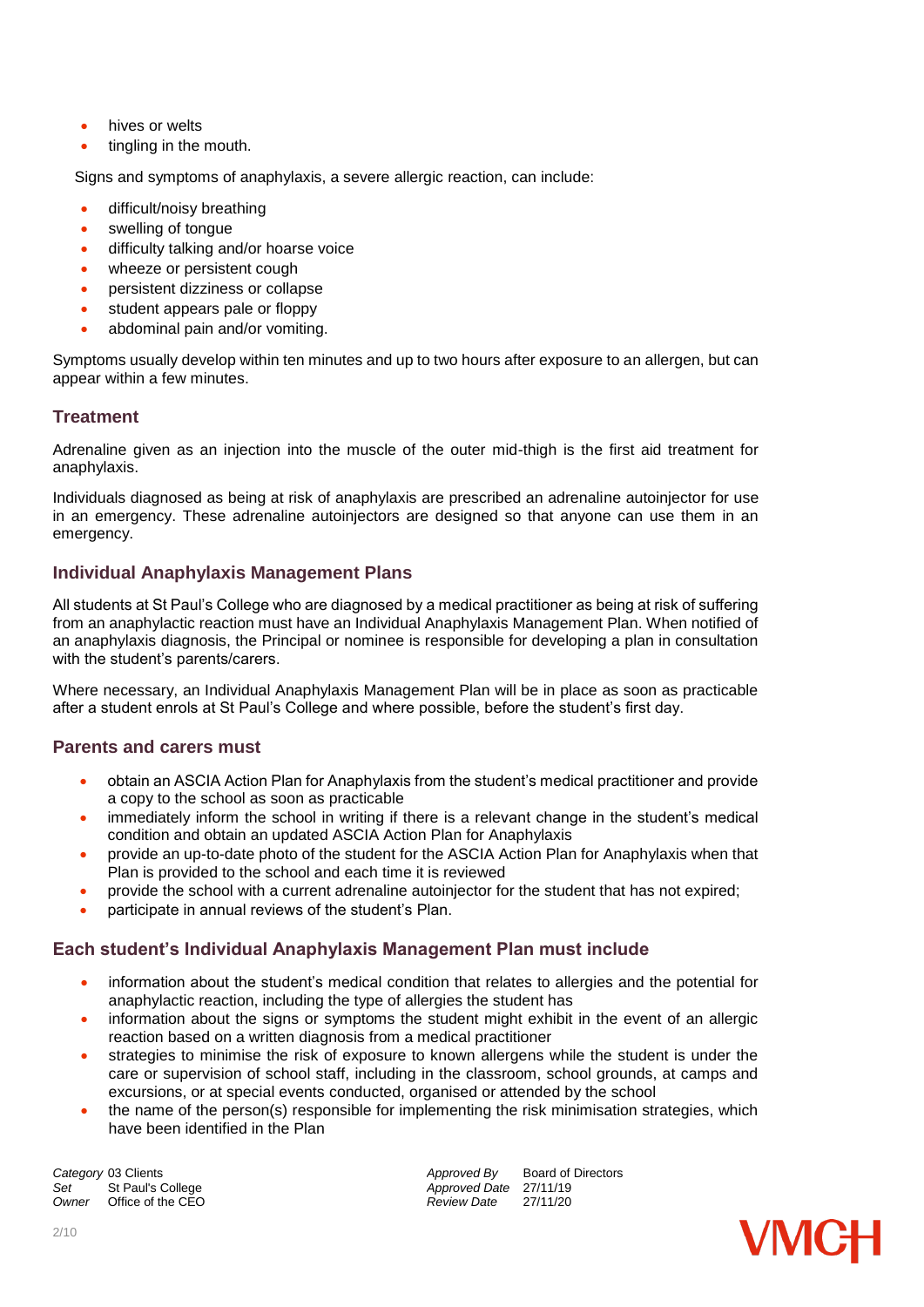- information about where the student's medication will be stored
- the student's emergency contact details
- an up-to-date ASCIA Action Plan for Anaphylaxis completed by the student's medical practitioner.

#### **Review and updates to Individual Anaphylaxis Management Plans**

A student's Individual Anaphylaxis Management Plan will be reviewed and updated on an annual basis in consultation with the student's parents/carers. The plan will also be reviewed and, where necessary, updated in the following circumstances:

- as soon as practicable after the student has an anaphylactic reaction at school
- $\bullet$  if the student's medical condition, insofar as it relates to allergy and the potential for anaphylactic reaction, changes
- when the student is participating in an off-site activity, including camps and excursions, or at special events including fetes and concerts.

Our school may also consider updating a student's Individual Anaphylaxis Management Plan if there is an identified and significant increase in the student's potential risk of exposure to allergens at school.

#### **Location of plans and adrenaline autoinjectors**

Depending on the age of the students in the school community who are at risk of anaphylaxis, the severity of their allergies and the content of their plan, some students may keep their adrenaline autoinjector on their person, rather than in a designated location. It may also be appropriate to keep copies of the plans in various locations around the school so that the plan is easily accessible by school staff in the event of an incident. Appropriate locations may include the student's classroom, sick bay, the school office or in the materials provided to staff on yard duty.

A copy of each student's Individual Anaphylaxis Management Plan will be stored with their ASCIA Action Plan for Anaphylaxis at [insert location]. Whilst some students may keep their adrenaline autoinjector on their person, medication for those that do not will be stored and labelled with their name at [insert location], together with adrenaline autoinjectors for general use.

#### **Risk Minimisation Strategies**

The risk minimisation strategies that the school will put in place to reduce the possibility of a student suffering from an anaphylactic reaction at school will include:

- during classroom activities (including class rotations, specialist and elective classes)
- between classes and other breaks
- in kitchens/canteens
- during recess and lunchtimes
- before and after school
- camps and excursions, or at special events conducted, organised or attended by the school (e.g. class parties, elective subjects and work experience, cultural days, fetes, concerts, events at other schools, competitions or incursions).

To reduce the risk of a student suffering from an anaphylactic reaction at St Paul's College, we have put in place the following strategies:

- staff and students regularly reminded to wash their hands after eating;
- **•** students discouraged from sharing food
- garbage bins to remain covered with lids to reduce the risk of attracting insects
- gloves to be worn when picking up papers or rubbish in the playground

**Category** 03 Clients *Category* 03 Clients *Approved By* Board of Directors *Approved By* Board of Directors Set St Paul's College *Set* St Paul's College **Approved Date** 27/11/19<br> *Approved Date* 27/11/20 *Office of the CEO* 

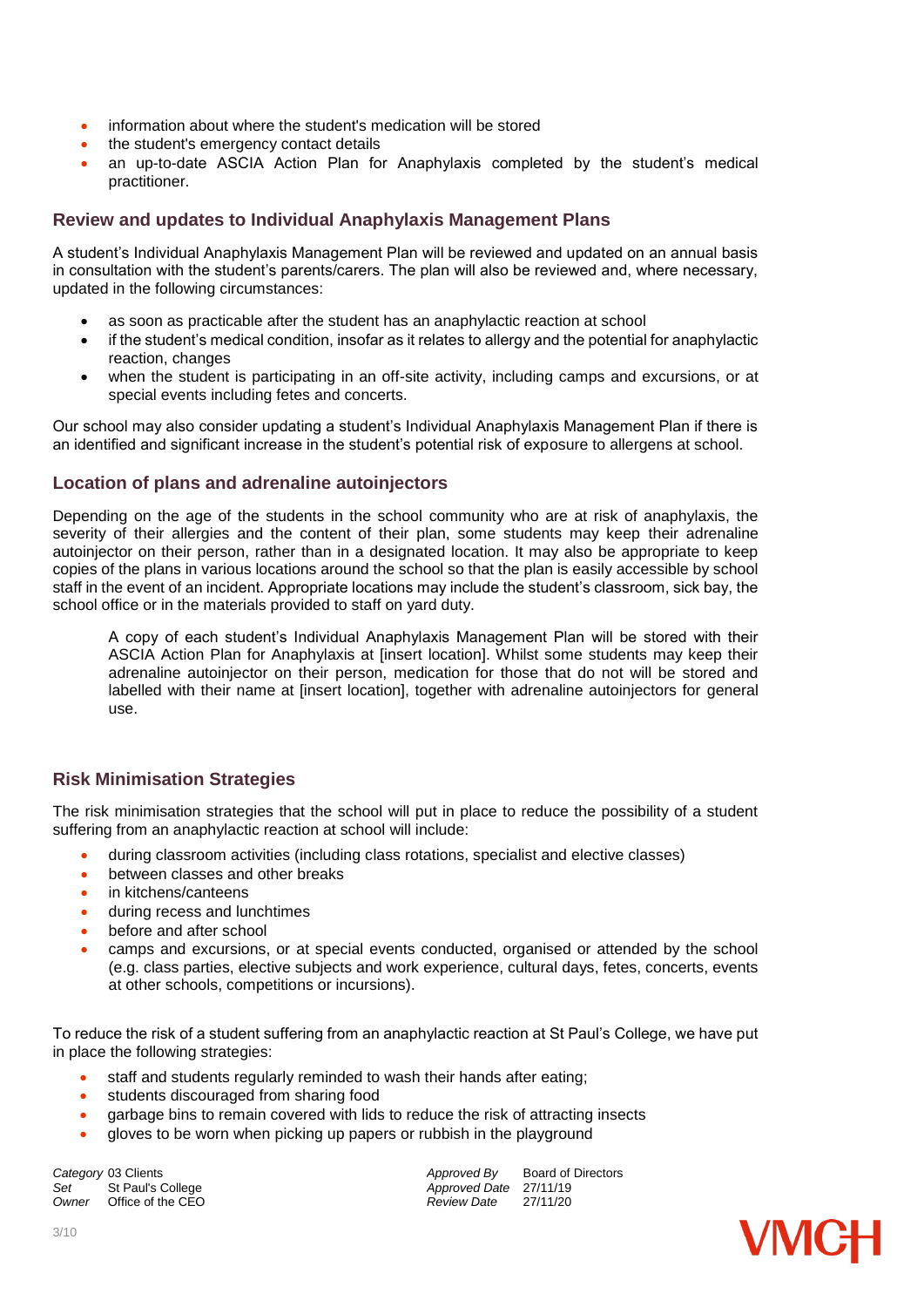- relevant school staff trained in appropriate food handling to reduce the risk of crosscontamination
- class groups (parents) informed of allergens that must be avoided in advance of class parties, events or birthdays
- **a general use EpiPen will be stored at the school office, first aid room and in the yard duty bag for ease of access**.
- planning for off-site activities will include risk minimisation strategies for students at risk of anaphylaxis including supervision requirements, appropriate number of trained staff, emergency response procedures and other risk controls appropriate to the activity and students attending.

(See also Appendices to this policy)

#### **Adrenaline autoinjectors for general use**

St Paul's College will maintain a supply of adrenaline autoinjectors for general use, as a back-up to those provided by parents and carers for specific students, and also for students who may suffer from a firsttime reaction at school.

Adrenaline autoinjectors for general use will be stored (see above) and labelled "general use".

The Principal or nominee is responsible for arranging the purchase of adrenaline autoinjectors for general use, and will consider:

- the number of students enrolled at St Paul's College at risk of anaphylaxis
- the accessibility of adrenaline autoinjectors supplied by parents
- the availability of a sufficient supply of autoinjectors for general use in different locations at the school, as well as at camps, excursions and events
- the limited life span of adrenaline autoinjectors, and the need for general use adrenaline autoinjectors to be replaced when used or prior to expiry

#### **Emergency Response**

In the event of an anaphylactic reaction, the emergency response procedures in this policy must be followed, together with the school's general first aid procedures, emergency response procedures and the student's Individual Anaphylaxis Management Plan.

A complete and up-to-date list of students identified as being at risk of anaphylaxis is maintained by the school nurse and stored at [location – note, should be the same location that the plans are stored]. For camps, excursions and special events, a designated staff member will be responsible for maintaining a list of students at risk of anaphylaxis attending the special event, together with their Individual Anaphylaxis Management Plans and adrenaline autoinjectors, where appropriate.

If a student experiences an anaphylactic reaction at school or during a school activity, school staff must:

| <b>Step</b> | <b>Action</b>                                                                                                                                                                                                                                                                                                                                                                                                                                                                                                                                                                              |
|-------------|--------------------------------------------------------------------------------------------------------------------------------------------------------------------------------------------------------------------------------------------------------------------------------------------------------------------------------------------------------------------------------------------------------------------------------------------------------------------------------------------------------------------------------------------------------------------------------------------|
| 1.          | Lay the person flat<br>Do not allow them to stand or walk<br>٠<br>If breathing is difficult, allow them to sit<br>۰<br>Be calm and reassuring<br>٠<br>Do not leave them alone<br>٠<br>Seek assistance from another staff member or reliable student to locate the student's<br>٠<br>adrenaline autoinjector or the school's general use autoinjector, and the student's<br>Individual Anaphylaxis Management Plan, stored at [insert location]<br>If the student's plan is not immediately available, or they appear to be experiencing<br>٠<br>a first time reaction, follow steps 2 to 5 |
| 2.          | Administer an EpiPen or EpiPen Jr (if the student is under 20kg)                                                                                                                                                                                                                                                                                                                                                                                                                                                                                                                           |

**Category** 03 Clients **Approved By** Board of Directors *Approved By* Board of Directors *Approved Bate* 27/11/19 Set St Paul's College *Set* Approved Date 27/11/19<br>
Owner Office of the CEO **Approved Date** 27/11/20 *Office of the CEO* 

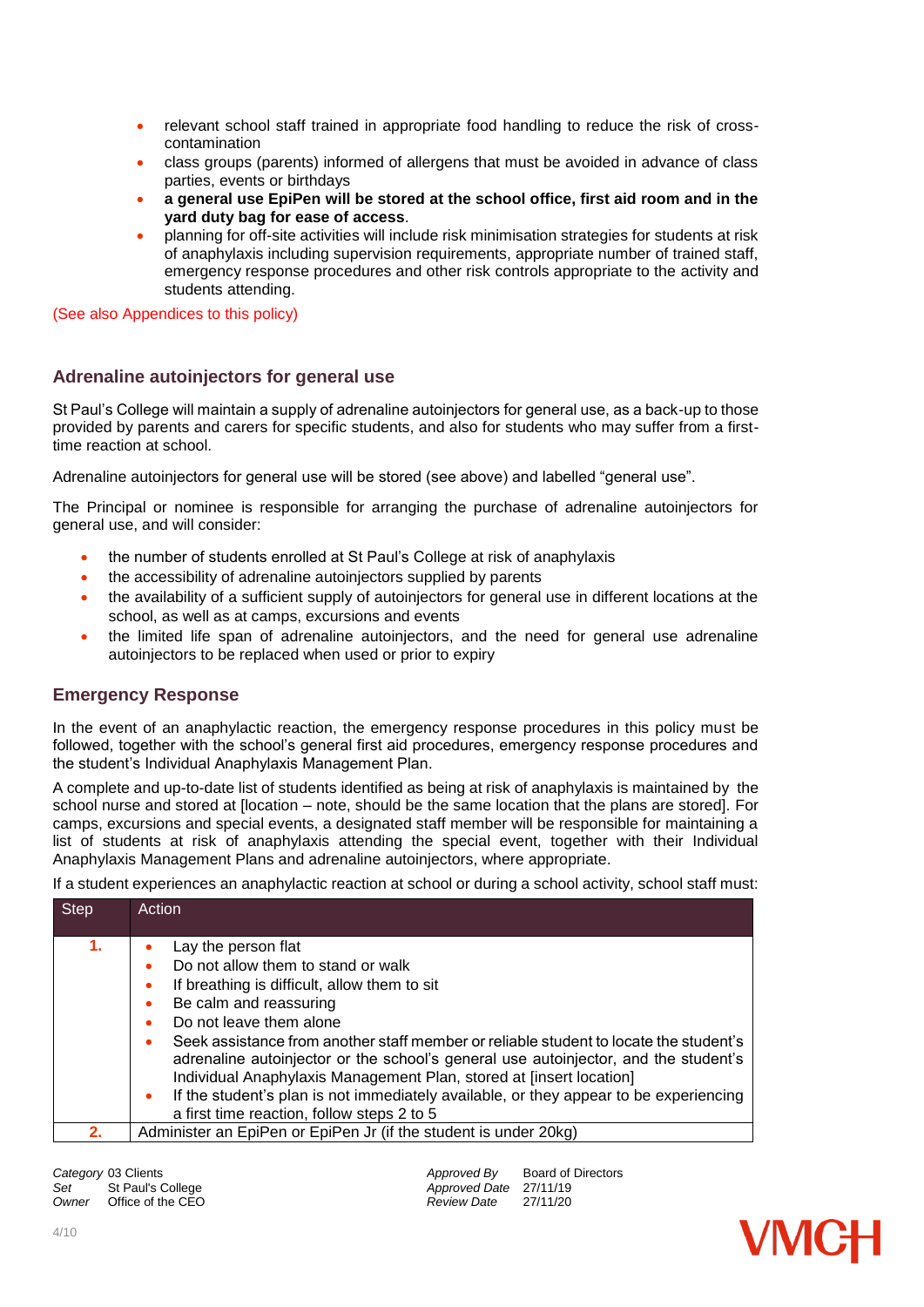|    | Remove from plastic container<br>٠                                                             |  |
|----|------------------------------------------------------------------------------------------------|--|
|    | Form a fist around the EpiPen and pull off the blue safety release (cap)<br>$\bullet$          |  |
|    | Place orange end against the student's outer mid-thigh (with or without clothing)<br>$\bullet$ |  |
|    | Push down hard until a click is heard or felt and hold in place for 3 seconds<br>۰             |  |
|    | Remove EpiPen<br>٠                                                                             |  |
|    | Note the time the EpiPen is administered<br>٠                                                  |  |
|    | Retain the used EpiPen to be handed to ambulance paramedics along with the time<br>$\bullet$   |  |
|    | of administration                                                                              |  |
| 3. | Call an ambulance (000)                                                                        |  |
| 4. | If there is no improvement or severe symptoms progress (as described in the ASCIA              |  |
|    | Action Plan for Anaphylaxis), further adrenaline doses may be administered every five          |  |
|    | minutes, if other adrenaline autoinjectors are available.                                      |  |
| 5. | Contact the student's emergency contacts.                                                      |  |

If a student appears to be having a severe allergic reaction, but has not been previously diagnosed with an allergy or being at risk of anaphylaxis, school staff should follow steps 2 – 5 as above.

Note: If in doubt, it is better to use an adrenaline autoinjector than not use it, even if in hindsight the reaction is not anaphylaxis. Under-treatment of anaphylaxis is more harmful and potentially life threatening than over-treatment of a mild to moderate allergic reaction.

#### **Post-Incident Action**

It is expected that after an incident has occurred and has been resolved, that staff members involved will complete the following steps:

- **i.** Completion of an INJURY OR INCIDENT REPORT form available in the First Aid room or from the School office
- **ii.** Collection of the student's personal effects for return to the school (if the student was transported by ambulance to hospital)
- **iii.** Debrief with students directly involved as witnesses to the event and refer to counselling if indicated
- **iv.** Debrief with staff involved and refer to counselling if indicated
- **v.** Communication with the Principal or nominee regarding the particulars of the incident, actions taken and outcomes
- **vi.** At a later date, Principal or nominee to discuss with parents/carers the reaction that occurred and advise parents to seek medical attention to prevent similar reactions occurring in future
- **vii.** Principal and/or delegated staff to review the student's Individual Management Plan with the agreement of parents/carers
- **viii.** Implement updated risk prevention strategies (where applicable)

The expiry date of all EpiPens should be checked regularly to ensure they are ready for use. EpiPens for General Use are available for purchase at any chemist. No prescription is necessary.

#### **Anaphylaxis Communication Plan**

This and other Anaphylaxis policies will be available on St Paul's website so that parents and other members of the school community can easily access information about the school's anaphylaxis management procedures. The parents and carers of students who are enrolled at St Paul's College and are identified as being at risk of anaphylaxis will also be provided with a copy of this policy.

The Principal is responsible for ensuring that all relevant staff, including casual relief staff, kitchen staff and volunteers are aware of the school's policies and procedures for anaphylaxis management. Casual relief staff and volunteers who are responsible for the care and/or supervision of students who are

Set St Paul's College *Set* St Paul's College **Approved Date** 27/11/19<br> *Approved Date* 27/11/20 *Office of the CEO* 

**Category** 03 Clients **Approved By** Board of Directors *Approved By* Board of Directors *Approved Date* 27/11/19

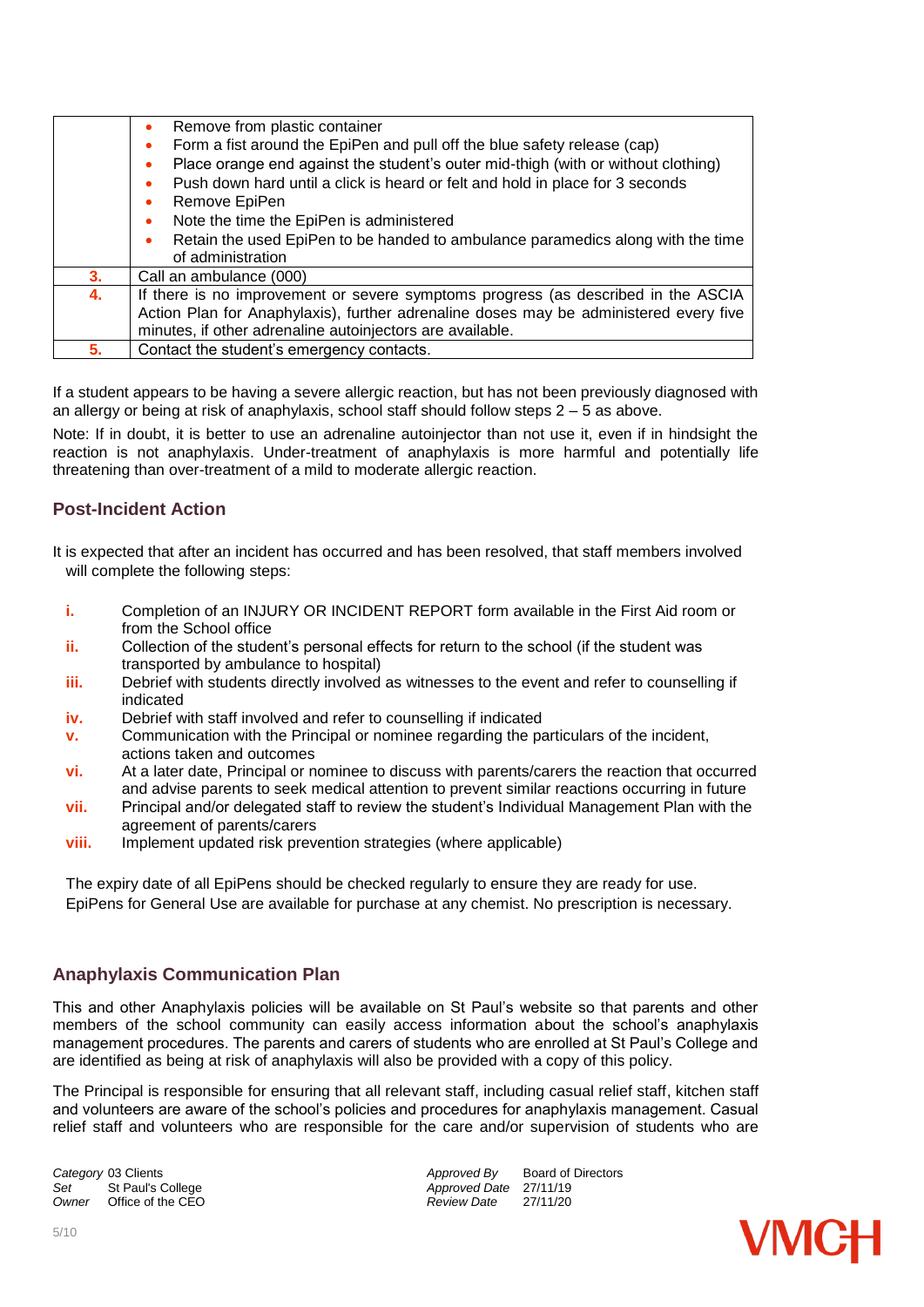identified as being at risk of anaphylaxis will also receive a verbal briefing on this policy, their role in responding to an anaphylactic reaction and where required, the identity of students at risk.

The Principal is also responsible for ensuring relevant staff are trained and briefed in anaphylaxis management, consistent with the Department's Anaphylaxis Guidelines.

#### **Anaphylaxis Annual Risk Management Checklist**

The Principal or nominee will complete an Anaphylaxis Annual Risk Management Checklist to monitor compliance with their obligations. This checklist is designed to step schools through each area of their responsibilities in relation to the management of anaphylaxis in schools.

#### **Roles and Responsibilities of Leadership**

- Develop, implement and review the Anaphylaxis Management Policy
- Identify students with severe allergies or those diagnosed as being at risk of anaphylaxis
- Ensure that parents/carers provide an ASCIA Action Plan for Anaphylaxis signed by a medical practitioner with an attached current photograph of the student
- Meet with parents/carers to develop an Individual Anaphylaxis Management Plan for the student which documents strategies for all in-school and out-of-school settings in order to minimise risk.
- Nominate staff responsible for implementation of the ASCIA Action Plan
- Check that external food providers demonstrate satisfactory training in the area of anaphylaxis and implications for food-handling practices
- Ensure that parents/carers provide an EpiPen and medication which is within date
- Develop an Anaphylaxis Communication Plan to provide information about the School's Anaphylaxis Management Policy to all members of the School community
- Have procedures in place to provide volunteers and casual relief staff with all relevant information including the identities of students at risk, the location of Action Plans and EpiPens as well as their roles in responding to an anaphylactic reaction by a student in their care
- Ensure that all staff are trained as required and briefed twice yearly in anaphylaxis management
- Allocate time during staff meetings to discuss, practise and review the School's Anaphylaxis Management Policy
- Ensure that the student's Anaphylaxis Management Plan is reviewed annually in consultation with parents/carers; if the student's medical condition changes; and if the student has an anaphylactic reaction at school
- Purchase and maintain the required number of EpiPens for General Use and as part of the School's first aid kits.

#### **Roles and Responsibilities of Staff**

- Be aware of, and comply with, the School's Anaphylaxis Management Policy and Communication Plan
- Be familiar with the identity of students at risk of anaphylaxis
- Understand the causes, symptoms and treatment of anaphylaxis
- Participate in online and inhouse training every two years in recognising and responding to an anaphylactic reaction including administration of an Epipen

**Category** 03 Clients *Category* 03 Clients *Approved By* Board of Directors *Approved By* Board of Directors Set St Paul's College *Set* St Paul's College *Approved Date* 27/11/19<br> *Owner* Office of the CEO *Approved Date* 27/11/20 *Owner* Office of the CEO

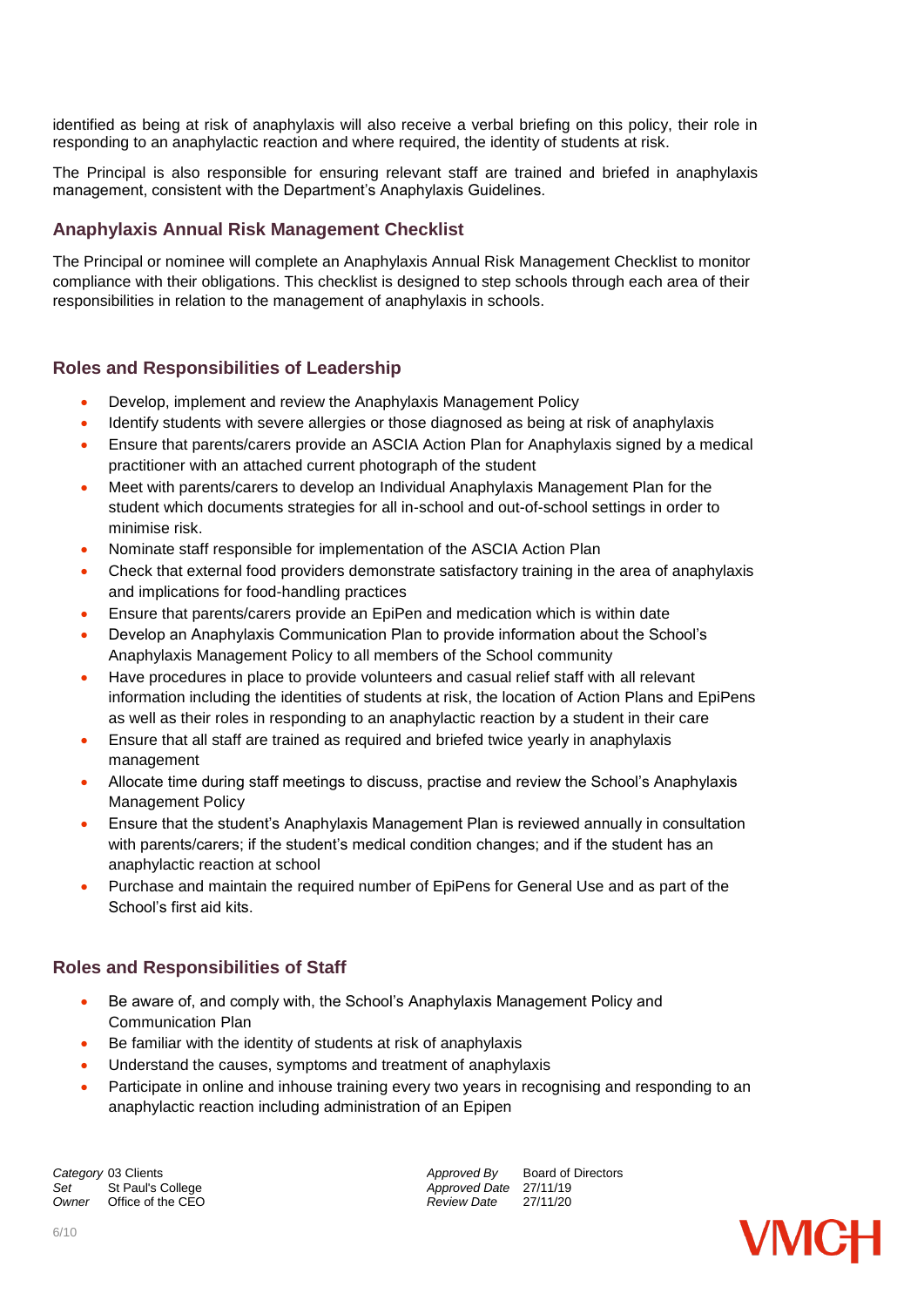- Have a copy of each student's ASCIA Action Plan for Anaphylaxis visible in the First Aid Centre/home room and follow this in the event of an allergic reaction
- Be aware of where the student's EpiPen is kept
- Know and follow the prevention and risk management strategies in the student's Action Plan
- Raise student awareness about severe allergies and their role in creating a safe and supportive school environment for their peers

#### **Staff training**

The principal will ensure that the following school staff are appropriately trained in anaphylaxis management:

 School staff who conduct or assist in classes attended by students who are at risk of anaphylaxis Staff who are required to undertake training must have completed:

- an approved face-to-face anaphylaxis management training course in the last three years, or
- an approved online anaphylaxis management training course in the last two years.

#### St Paul's College uses the following training course [insert detail, e.g. ASCIA eTraining course (with 22303VIC, or 22300VIC or 10313NAT].

Staff are also required to attend a briefing on anaphylaxis management and this policy at least twice per year (with the first briefing to be held at the beginning of the school year), facilitated by a staff member who has successfully completed an anaphylaxis management course within the last 2 years. Each briefing will address:

- school policies and procedures on anaphylaxis
- the causes, symptoms and treatment of anaphylaxis
- the identities of students with a medical condition that relates to allergies and the potential for anaphylactic reaction, and where their medication is located
- how to use an adrenaline autoinjector, including hands on practice with a trainer adrenaline autoinjector
- the school's general first aid and emergency response procedures
- the location of, and access to, adrenaline autoinjectors that have been provided by parents or purchased by the school for general use

When a new student enrols at St Paul's College who is at risk of anaphylaxis, the Principal or nominee will develop an interim plan in consultation with the student's parents and ensure that appropriate staff are trained and briefed as soon as possible.

The Principal will ensure that while students at risk of anaphylaxis are under the care or supervision of the school outside of normal class activities, including on the school grounds, at camps and excursions, or at special event days, there is a sufficient number of school staff present who have been trained in anaphylaxis management.

#### **Further information and resources**

- DET School Policy and Advisory Guide:
	- o [Anaphylaxis](http://www.education.vic.gov.au/school/principals/spag/health/Pages/anaphylaxis.aspx)
	- o [Anaphylaxis management in schools](http://www.education.vic.gov.au/school/teachers/health/pages/anaphylaxisschl.aspx)
- Allergy & Anaphylaxis Australia: [Risk minimisation strategies](https://edugate.eduweb.vic.gov.au/edulibrary/Schools/teachers/health/riskminimisation.pdf)
- ASCIA Guidelines: [Schooling and childcare](https://allergyfacts.org.au/allergy-management/schooling-childcare)
- Royal Children's Hospital: [Allergy and immunology](https://www.rch.org.au/allergy/about_us/Allergy_and_Immunology/)

**Category** 03 Clients *Category* 03 Clients *Approved By* Board of Directors *Approved By* Board of Directors Set St Paul's College *Set* St Paul's College **Approved Date** 27/11/19<br> *Approved Date* 27/11/20 *Office of the CEO* 

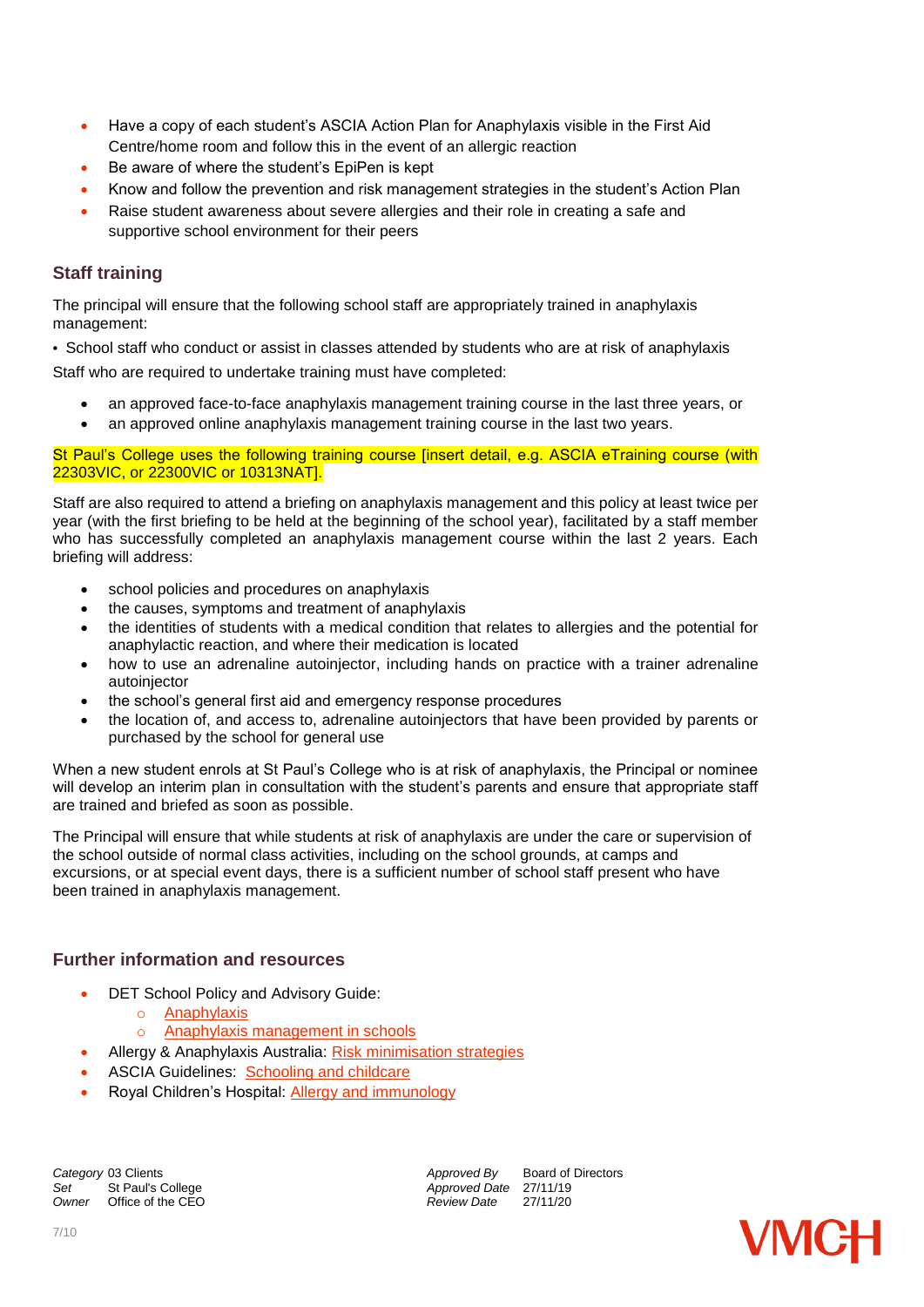#### **Review cycle and evaluation**

This policy was last updated in June 2019 and is scheduled for review in 1 year.

The Principal or nominee e.g. school nurse will complete the Annual Risk Management Checklist for anaphylaxis management to assist with the evaluation and review of this policy and the support provided to students at risk of anaphylaxis.

TH May 2018 Endorsed by Board of Management: Date Review date:

Updated June 2019

*See:*

*Appendices 1 - Suggested wording of letter to parents re student with severe allergy*

*Appendices 2 - Anaphylaxis risk management across all areas of school programs*

#### *Suggested wording of letter to parents*

#### *Dear Parents/Carers*

*This letter is to inform you that one of our students xxxxxxxxxxxxx has a severe allergy to xxxxxxxxxxxxxx.*

*At St Paul's College the focus will be placed on raising awareness of the risks associated with anaphylaxis, and on implement practical, age-appropriate strategies to minimize exposure to known allergens. We will remind our students of the following:* 

- *Sharing things is part of being a good friend but there are some things that should never be shared, such as toothbrushes, hairbrushes, medicines, and in some cases food, if your friend has food allergic reactions*
- *Food allergies are serious – never try to trick someone into eating food they are allergic to; never tease or bully others about their allergies*
- *Children with food and other allergies stay safe by only eating foods provided from home*
- *Other safety rules besides not sharing food are washing hands before and after eating; not playing with toys when eating; getting adult help if others say they feel sick*

*Blanket food bans or attempts to totally eliminate food allergens in schools and early childhood education/care centres are not recommended by ASCIA or the Department of Education and Early Childhood due to the presence of hidden allergens and the difficulty of monitoring and enforcing such a ban.*

**Category** 03 Clients *Category* 03 Clients *Approved By* Board of Directors *Approved By* Board of Directors Set St Paul's College *Set* St Paul's College **Approved Date** 27/11/19<br> *Approved Date* 27/11/20 *Office of the CEO* 

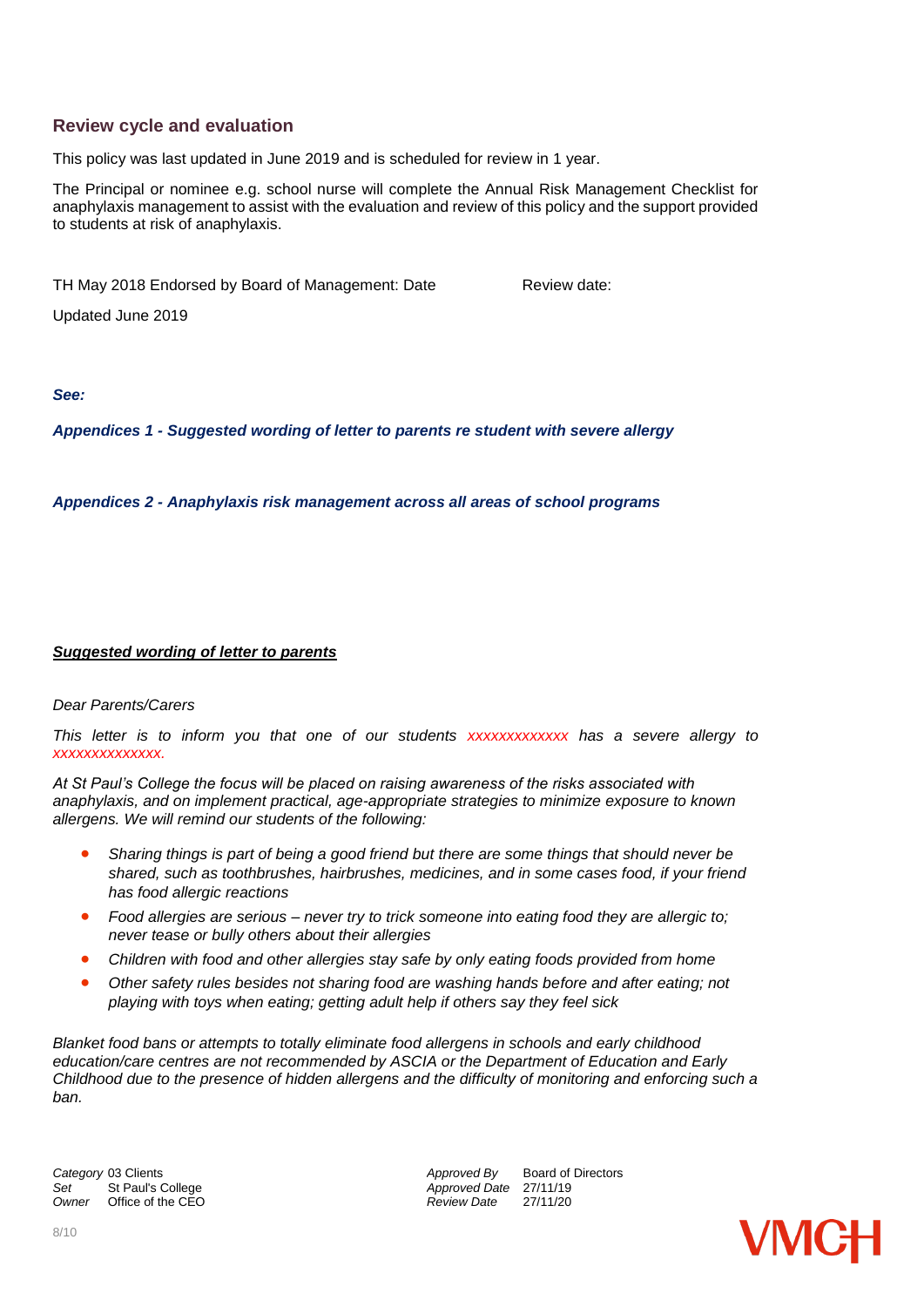*However, in order to help keep the classroom safe please be mindful about sending foods that contain peanuts/eggs or xxxxxxxxx to school with your child. If your child has eaten these foods prior to coming to school, please wash your child's hand and face thoroughly before school.*

*Your careful vigilance in minimising exposure to peanuts and eggs will help this young student to avoid requiring emergency medical treatment.*

*If you have any questions please contact us. I thank you for your cooperation in helping to make our school a safe environment for all of our students.* 

# Anaphylaxis risk management across all areas of school programs

| <b>Setting</b> | <b>Considerations</b>                                                                                                                                                                                                                                                                                                                                                                                                                                                                                                                                                                                                                                                                                                                                                                                                                                                                                                                                                                                                                                                     |
|----------------|---------------------------------------------------------------------------------------------------------------------------------------------------------------------------------------------------------------------------------------------------------------------------------------------------------------------------------------------------------------------------------------------------------------------------------------------------------------------------------------------------------------------------------------------------------------------------------------------------------------------------------------------------------------------------------------------------------------------------------------------------------------------------------------------------------------------------------------------------------------------------------------------------------------------------------------------------------------------------------------------------------------------------------------------------------------------------|
| Classrooms     | Display the student's ASCIA Action Plan in the classroom and note<br>i.<br>the location of the student's EpiPen as well as the General Use<br>EpiPen/s<br>ii. Liaise with parents/carers about food related activities ahead of time<br><b>iii.</b> Use non-food treats where possible. If food treats are used in class,<br>parents/carers may provide a clearly labelled box of safe treats.<br>Treats for other students in the class should be treated with care to<br>avoid cross contamination<br>iv. Avoid giving food from outside sources to a student at risk of<br>anaphylaxis<br>v. Products labelled 'traces of nuts' or 'may contain milk or eggs'<br>should not be given to students with these allergies<br>vi. Be aware of the possibility of hidden allergens in cooking, science<br>and art classes (e.g. egg or milk cartons, peanut butter jars)<br>vii. When cooking utensils are used in the classroom ensure they are                                                                                                                             |
|                | cleaned thoroughly after food preparation<br>viii. Discuss with students the importance of washing hands, eating their<br>own food, and not sharing food with others<br>ix. A designated staff member should inform casual relief teachers,<br>specialist teachers and volunteers, of students at risk of anaphylaxis,<br>the location of ASCIA Action Plans and EpiPens, and their<br>responsibility in managing an incident i.e. seeking a trained staff<br>member<br>The staff member with the student should send a second staff<br>X.<br>member (generally an assistant), to communicate to the office that<br>there is an anaphylactic emergency and to obtain the student's<br>ASCIA Action Plan and EpiPen. The staff member should remain<br>with the student experiencing a reaction<br>xi. Staff are to follow the procedures on the student's ASCIA Action<br>Plan. If paramedics deem that the student is to be taken to hospital,<br>an assistant should accompany the student in the ambulance, and<br>take with them the student's medical authority form |

*Category* 03 Clients *Approved By* Board of Directors **Set St Paul's College** *Approved Date* 27/11/19 *Owner* Office of the CEO *Review Date* 27/11/20

**VMCH**